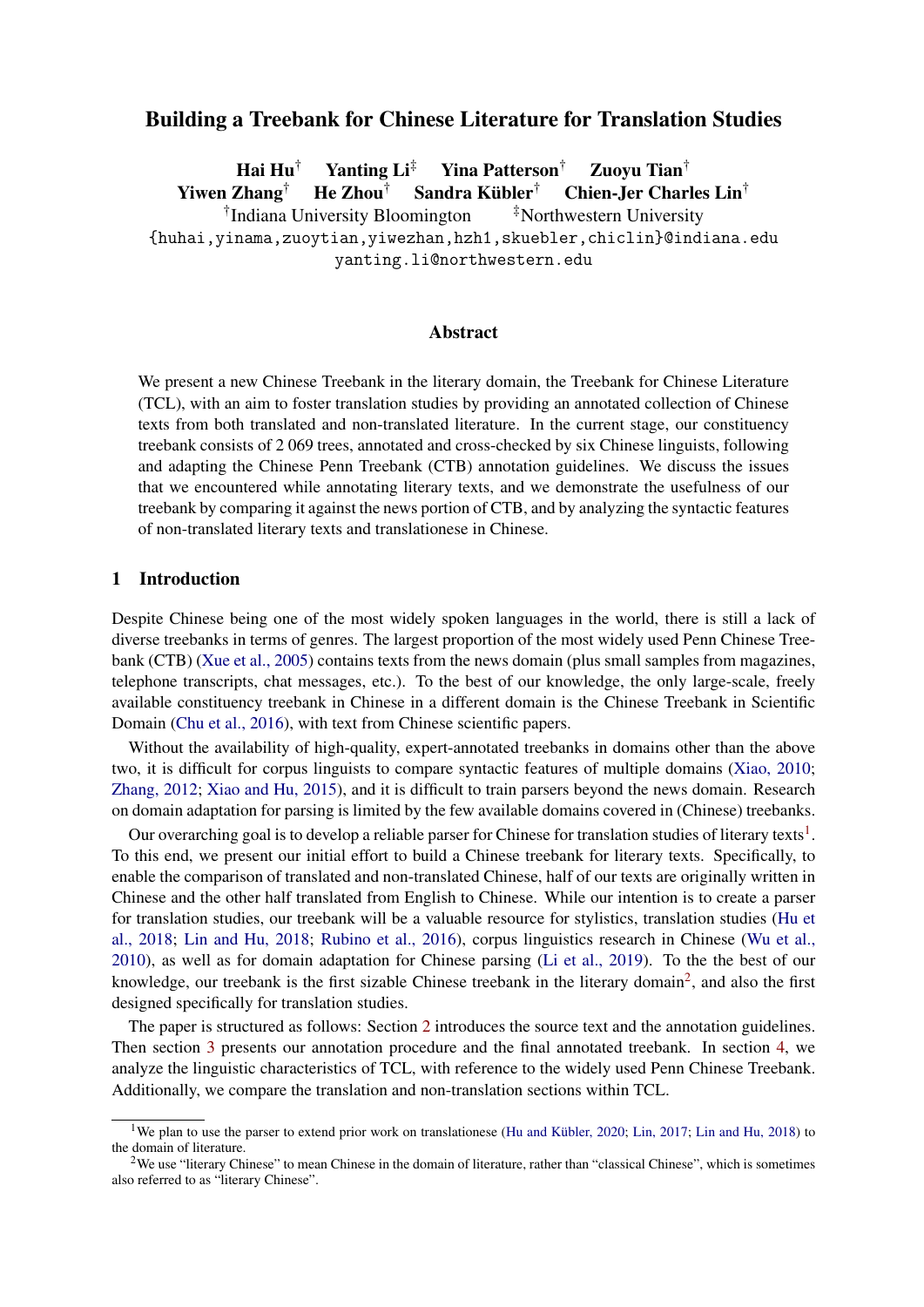| Corpus                    | Example sentences                                                                                                                                                                                                              |  |  |  |  |  |
|---------------------------|--------------------------------------------------------------------------------------------------------------------------------------------------------------------------------------------------------------------------------|--|--|--|--|--|
| $TCL_{original}$          | Ex.1: 身边的小贩儿嗓门儿比他还高, 低着头用小叉子拢着豆芽粗吼着: 豆芽儿, 绿豆的, 败<br>火,贱卖,两毛了!                                                                                                                                                                  |  |  |  |  |  |
|                           | The peddler beside him had a higher voice than him, and he lowered his head gathering the bean                                                                                                                                 |  |  |  |  |  |
|                           | sprouts with a small fork and roared: bean sprouts, mung bean sprouts, relieve heatiness, low prices,<br>only twenty cents!'                                                                                                   |  |  |  |  |  |
|                           | Ex.2: 后辈儿孙不负浩荡皇恩, 深感五坛、八庙倒可少一点儿, 可那老北京的小玩艺儿: 溜个<br>马, 架个鹰, 斗个蛐蛐儿, 玩个鸟儿的, 却绝对不能少。                                                                                                                                               |  |  |  |  |  |
|                           | The descendants live up to the mighty emperor's grace, and feel that the altars and the temples can be a<br>little less, but the games of old Beijing: walking the horses, falconry, cricket fighting and playing with         |  |  |  |  |  |
|                           | birds, definitely cannot be less.'                                                                                                                                                                                             |  |  |  |  |  |
| TCL <sub>translated</sub> | Ex.1: 价值的确是特殊的,因为它隐而不露,所以它当然会在日后增加,尤其当这些物品被后<br>代们视若珍宝的时候。                                                                                                                                                                     |  |  |  |  |  |
|                           | The value is indeed special. Because it is hidden, it will increase in the future, especially when these                                                                                                                       |  |  |  |  |  |
|                           | objects are viewed as treasures by the descendants.'<br>Ex.2: 新闻传媒很快就对此失去了热情, 警方遮遮掩掩不知所云, 联邦调查局干脆说是地方当<br>局的事而一推了之。                                                                                                            |  |  |  |  |  |
|                           | The media soon lost interest in this; the police was trying to hide something and there was nothing<br>concrete in their statements; FBI shirked their responsibility by saying it was an issue for the local<br>authorities.' |  |  |  |  |  |

<span id="page-1-2"></span>Table 1: Example sentences from the original and translated section of TCL.

# <span id="page-1-0"></span>2 Treebank Development

### 2.1 Data Source

Starting from our goals of creating a treebank for original and translated Chinese literature, we have selected the literary subset from two widely used corpora of Chinese. Specifically, we use the Lancaster Corpus of Mandarin Chinese (LCMC) [\(McEnery and Xiao, 2004\)](#page-11-6) as our source for original Chinese, and the Zhejiang-University Corpus of Translated Chinese (ZCTC) [\(Xiao et al., 2010\)](#page-11-7) for translated Chinese. LCMC has been widely used in linguistic studies of Chinese [\(Duanmu, 2012;](#page-10-5) [Song and Tao,](#page-11-8) [2009;](#page-11-8) [Zhang, 2017\)](#page-12-1). Similarly, ZCTC is considered a standard resource for translation studies in Chinese [\(Xiao, 2010;](#page-11-1) [Xiao and Hu, 2015;](#page-11-2) [Hu and Kübler, 2020\)](#page-10-4).

We select the literature genre (index "K") from both corpora, which in both cases is composed of 29 texts, each about 100 sentences. The texts are from different literary works in the  $90s<sup>3</sup>$  $90s<sup>3</sup>$  $90s<sup>3</sup>$ , for example, *To Live* by Yu Hua, *Memoirs of a Geisha* by Arthur Golden. We chose to annotate an equal number of sentences from each of the 29 texts since sampling from a more diverse set of texts will enhance the representativeness of the treebank.

Both corpora have been segmented and part-of-speech (POS) tagged automatically using the Chinese Lexical Analysis System [\(Zhang et al., 2002\)](#page-12-2). We did not use the segmentation and POS tags provided in the corpora because the segmentation and POS annotations are not compatible with those from the Chinese Penn Treebank, whose guidelines we follow for the syntactic annotation. In Table [1,](#page-1-2) we show example sentences from the two portions of TCL. These examples show that the language used in the literary texts is informal, and the translations show traces of English syntax.

## 2.2 Pre-processing

For sentence splitting, we split at the following types of punctuation signs: period  $($   $\cdot$   $)$ , exclamation mark  $(!)$ , question mark  $(?)$ , semi-colon  $(;)$  and ellipsis  $($ .....). Then we used the default models and settings of the Stanford CoreNLP [\(Manning et al., 2014\)](#page-11-9) to segment, POS tag, and parsed all sentences. The automatically analyzed sentences were then manually corrected by our annotators. Corrections include adjusting wrong segmentation, POS tags, and tree structures. Additionally, we add functional tags and empty categories according to our extended guidelines (see section [2.3\)](#page-2-0).

In pre-processing, we encountered the following issues:

<span id="page-1-1"></span><sup>3</sup>The full lists can be found at [https://www.lancaster.ac.uk/fass/projects/corpus/LCMC/lcmc/kat\\_k.htm](https://www.lancaster.ac.uk/fass/projects/corpus/LCMC/lcmc/kat_k.htm) and [https://www.lancaster.ac.uk/fass/projects/corpus/ZCTC/source\\_K.htm](https://www.lancaster.ac.uk/fass/projects/corpus/ZCTC/source_K.htm).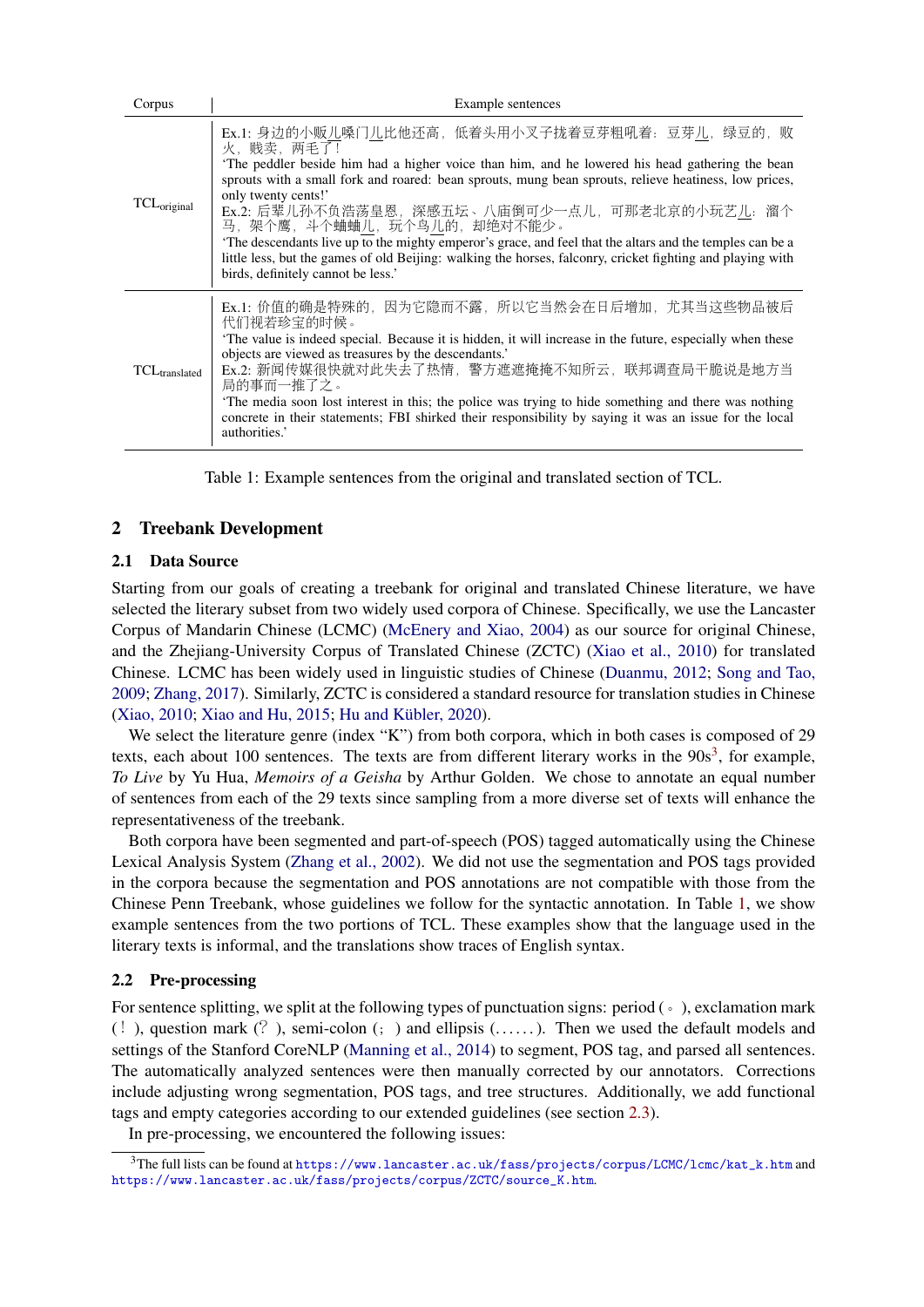

Eng.: the pain caused by delivery (of a baby)

<span id="page-2-3"></span>Figure 1: Example of an adjunct relative clause that has the new functional tag EFF.

OCR errors The text in LCMC are mostly "provided by the SSReader Digital Library in China", which has a 1-3% error rate in the OCR process [\(McEnery and Xiao, 2004\)](#page-11-6). We corrected OCR errors if we were certain of the mis-recognized characters, based on the context and the shape of the characters: For example we corrected, <sup>存</sup>人<sup>→</sup> <sup>存</sup><sup>入</sup> '*to deposit*', 陷阶<sup>→</sup> 陷阱 '*trap*', and <sup>村</sup>当于<sup>→</sup> <sup>相</sup>当<sup>于</sup> '*equivalent to*'.

Normalization of punctuation signs We translated all the half-width punctuation signs to full-width ones, e.g., "."  $\rightarrow$  ".", "?"  $\rightarrow$  "?". We also normalized other punctuation signs, such as ellipsis, which are not consistent across LCMC and ZCTC.

### <span id="page-2-0"></span>2.3 Annotation Guidelines

We followed the guidelines of the Penn Chinese Treebank [\(Xue et al., 2005\)](#page-11-0), but adopted modifications from the Chinese Treebank in Scientific Domain (SCTB) [\(Chu et al., 2016\)](#page-10-0) where applicable for literary texts. We kept the constituent annotations in CTB as consistent with those of the Penn English Treebank [\(Marcus et al., 1993\)](#page-11-10) as possible. The latest version of the treebank (V9) contains texts from the following genres: newswire, magazine articles, broadcast news/conversations, weblogs and discussion forums. No literary texts are included. CTB is based on the Theory of Government and Binding<sup>[4](#page-2-1)</sup> [\(Chomsky, 1981\)](#page-10-6), and uses empty categories and traces, which we also adopt in our annotation.

SCTB relies heavily on the annotation guidelines of CTB, but modifies them to better model scientific texts, such as creating specific POS tags for suffixes. Scientific writing is characterized by a high density of highly specialized technical terms created by suffixation. Since suffixation is very productive, as in VV + suffix (for example: 生<sup>育</sup> '*breed*' + <sup>期</sup> '*period*' = 'breeding period'), SCTB treats these technical terms as two individual words and assigns separate POS labels to suffixes such as 期 '*period*'. We have incorporated those annotation rules of SCTB that are applicable for literary texts. We describe the most important extensions here<sup>[5](#page-2-2)</sup>.

Adjunct Relative Clauses Adjunct relative clauses are relative clauses where the gap in the relative clause is not clearly identifiable. For example, in Figure [1,](#page-2-3) the head noun "delivery pain" is not an argument (subject or object) in the relative clause \*pro\* delivers, but rather the *effect* or *result* that is caused by delivering a baby (see translation at bottom of Figure [1\)](#page-2-3).

There has been much discussion in theoretical and psycho-linguistics on how such relative clauses are generated [\(Cha, 1999;](#page-10-7) [Lin, 2018;](#page-11-11) [Patterson, 2020;](#page-11-12) [Ning, 1993\)](#page-11-13). CTB treats all of these as a PP modifier inside the relative clause and provides several function tags to describe the functions of the head noun, for example, TMP (temporal) and MNR (manner). In our annotation of TCL, we found many cases of

<span id="page-2-1"></span> $4$ See [\(Xue et al., 2005,](#page-11-0) p. 4).

<span id="page-2-2"></span><sup>5</sup>We will release a full list of added annotation guidelines along with the treebank.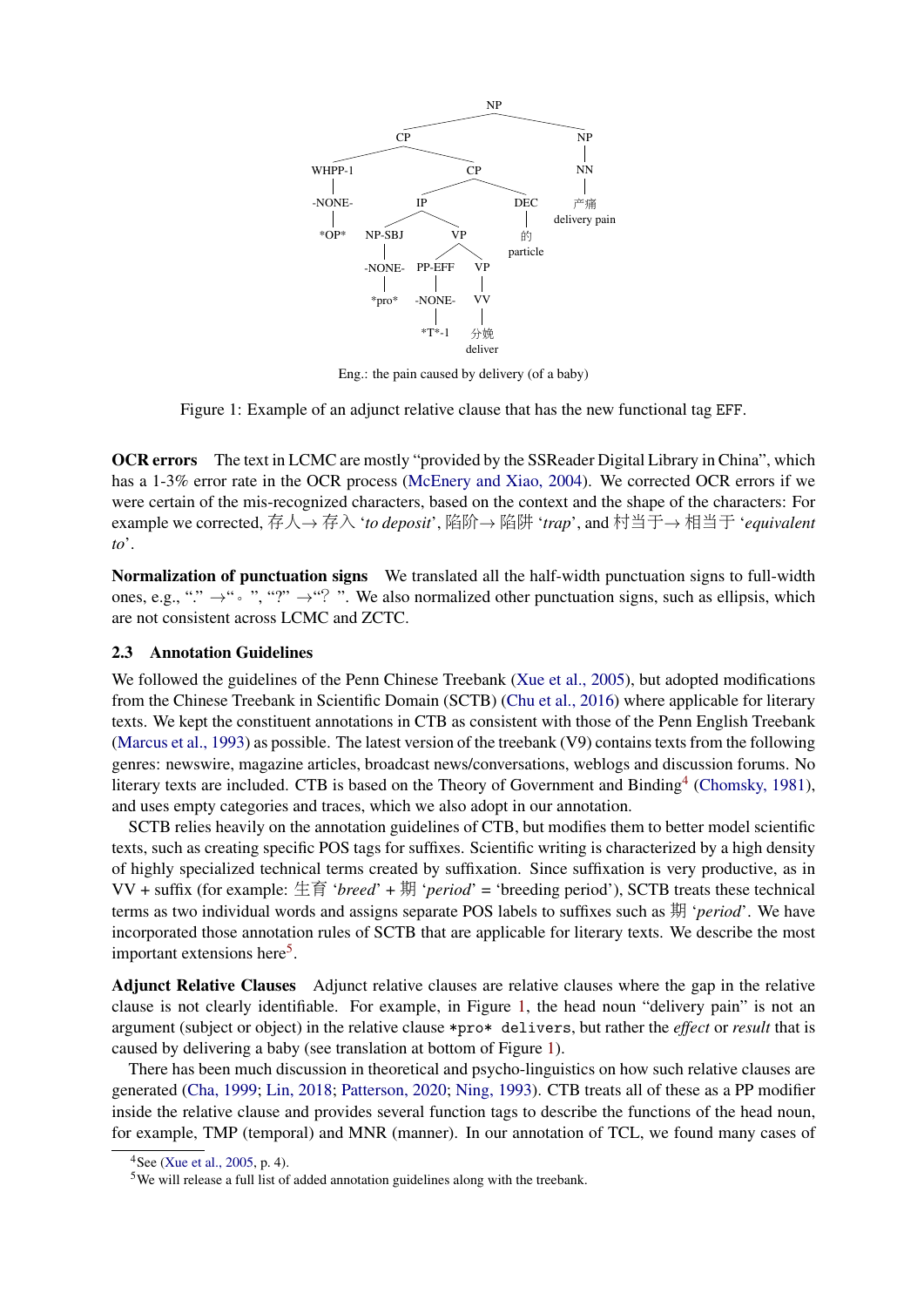*effect*, where the head noun describes an effect resulting from the activity described in the relative clause. Consequently, we add EFF (effect) as a new functional tag in our guidelines.

Suffixes There are two suffixes that are frequent in our literary texts but uncommon in Chinese news texts. The first suffix is the *Erhua* (i.e., rhoticization) suffix 儿 *er* (from here on SFE), and the second is the plural suffix 们 *men* (from here on SFP).

Erhua is a morpho-phonological process that adds r-coloring, in the form of the suffix  $er [\mathcal{F}]$ , to syllables in spoken Mandarin, the written form being 儿, as in 事儿 (*thing-er*, 'thingy'), 绝活儿 (*specialty-er*, 'claim to fame'). It is usually semantically vacuous and used in informal contexts to add a diminutive sense to the stem. In Beijing Mandarin, it has been used as a marker of local identity in contrast with a cosmopolitan global identity [\(Zhang, 2008\)](#page-12-3). In the sampled news of CTB, we found no cases of rhoticization, but in TCL<sub>original</sub>, there are 48 such cases. This is an indication that our literary texts are more informal and colloquial than CTB news.

The plural suffix, 们 *men*, is usually attached to animate nouns, which we decided to separate from the preceding noun and label as SFP in TCL. This suffix is more frequent in TCL (145 in TCL<sub>original</sub> and 219 in TCL<sub>translated</sub>, compared to 53 in the sampled CTB) and has a wider range of metaphorical usage in that it can be attached after an inanimate noun such as 眼 'eye' in the literary genre, which is rarely found in news texts.

### <span id="page-3-0"></span>3 The Literary Chinese Treebank

Annotation team Our tree annotation team consists of six linguists (MA/PhD students in linguistics), all native speakers of Chinese. Additionally, two experienced (computational) syntacticians are available for consultation.

Annotation procedure The annotation process consisted of four phases. In the first phase, the annotators familiarized themselves with the CTB guidelines. In the second step, each annotator annotated 10 sentences, followed by a discussion of points of uncertainty and differences in annotation. In the third phase, each annotator was assigned 230 trees to annotate. Every tree was cross-checked by a different annotator. If differences occurred, they were discussed, and the trees were corrected if necessary. Annotation issues were discussed in weekly meetings. During this process, the extended guidelines were produced, covering new cases due to the linguistic differences between news and literature, and also documenting decisions in cases of inconsistencies in the CTB. With the enhanced guidelines, each annotator annotated an additional 100 trees, after which each tree was cross-checked by a different annotator.

Size Currently, the treebank consists of 2 069 trees: 1 029 from translated literature and 1 040 from original Chinese literature, amounting to 42 054 words. These sentences are sampled from 58 works of fiction from both LCMC and ZCTC (29 each).

Inter-annotator agreement (IAA) To compute IAA, our six annotators annotated the same 47 trees, and then had a discussion to decide on the gold standard for these sentences. We compute IAA as the averaged F-measure between an annotator's trees and the agreed upon final trees. This resulted in an agreement of 92.94%, thus indicating high agreement among our annotators.

## <span id="page-3-1"></span>4 Analysis of TCL

It is not always clear how to evaluate a treebank, and there are many angles to investigate. In this section, our intention is to document a range of differences that give an indication of how useful the addition of this treebank will be to the existing Chinese treebanks. The investigation is mainly driven by our goal of using the treebank for translation and contrastive linguistic studies. We first look at the overall statistics of complexity across the three treebank sections. Then we investigate differences between the news and literary genres, focusing on two phenomena that are less frequent or non-existent in the CTB. Finally, we look into differences between the original and translated portions of the TCL.

In order to perform the between-genre comparison, we sampled 1 040 trees from the CTB news portion to match the number of our annotated data in  $TCL_{original}$ . In sampling these CTB trees, we removed the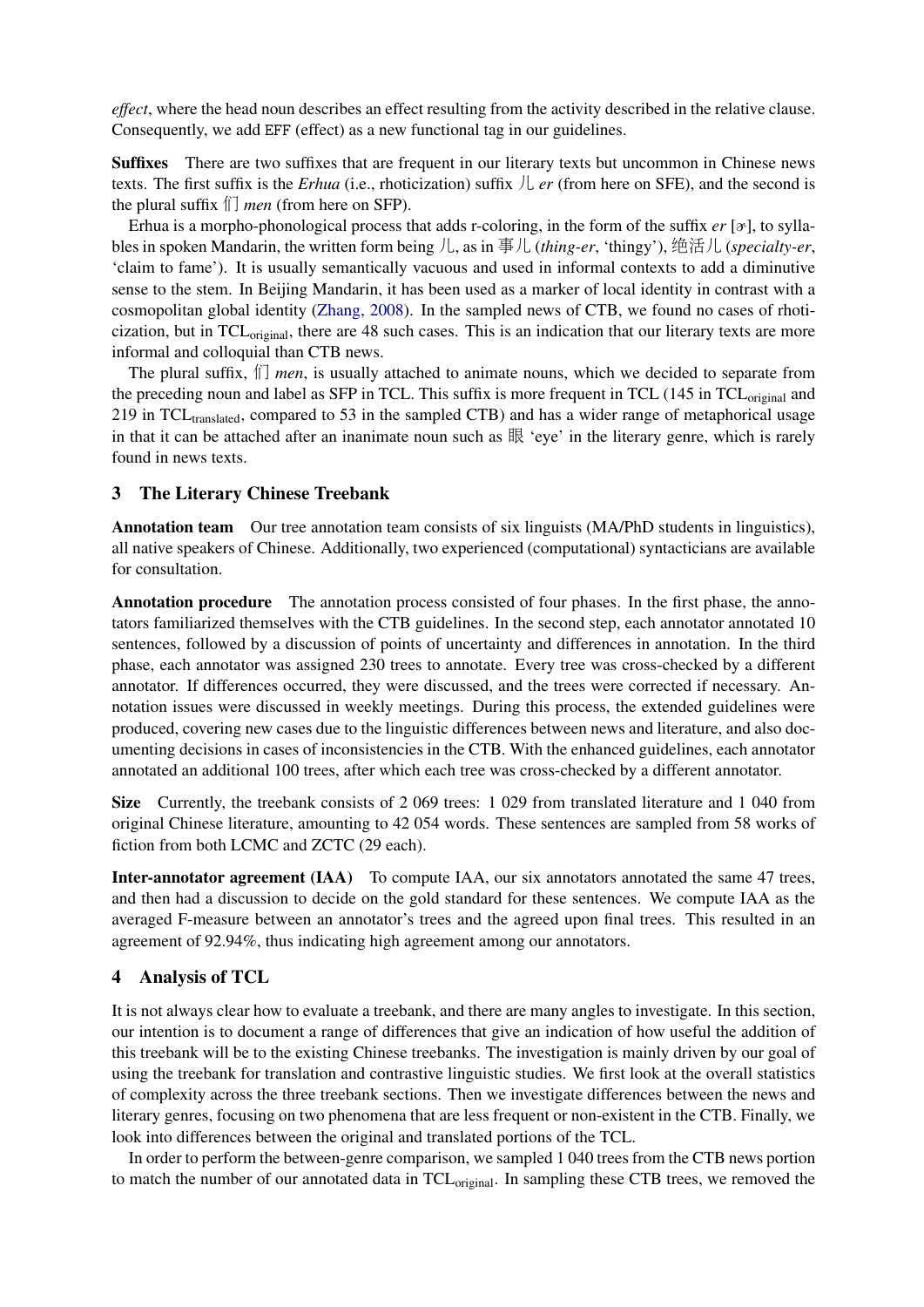|                      | TCL <sub>original</sub> | TCL <sub>translated</sub> | <b>CTB</b> | Tregex pattern                                                       |
|----------------------|-------------------------|---------------------------|------------|----------------------------------------------------------------------|
| $#$ sent             | 1 0 4 0                 | 1 0 2 9                   | 1 040      |                                                                      |
| mean sent. length    | 19.74                   | 17.92                     | 27.77      |                                                                      |
| mean word length     | 1.36                    | 1.41                      | 1.73       |                                                                      |
| vocab, size          | 4 4 3 9                 | 4 0 2 6                   | 6.012      |                                                                      |
| mean tree depth      | 10.73                   | 10.94                     | 11.25      |                                                                      |
| $#$ rules            | 27 250                  | 24 960                    | 34 042     |                                                                      |
| # rule types         | 1 800                   | 1484                      | 2 1 6 7    |                                                                      |
| entropy of rules     | 6.84                    | 6.67                      | 7.38       |                                                                      |
| per 1 000 words      |                         |                           |            |                                                                      |
| # $IP$               | 175.85                  | 178.15                    | 128.46     | $/^1P$                                                               |
| # $CP$               | 47.59                   | 55.37                     | 47.82      | $/$ $\degree$ CP/                                                    |
| # subordinate clause | 1.17                    | 3.31                      | 0.52       | $/$ <sup>-</sup> CP/ <1 $($ / <sup>-</sup> ADVP/ <cs)< td=""></cs)<> |
| # relative clause    | 17.73                   | 20.83                     | 23.61      | $/^{\circ}P/$ <1 / $^{\circ}WH(NP1PP)/$                              |

<span id="page-4-0"></span>Table 2: Statistics of subsets of TCL, in comparison with the sampled news section in CTB. (Sentence and word lengths are computed based on the number of syllables, which is equivalent to the number of monosyllabic morphemes in Chinese. Tree depth refers to the greatest number of syntactic levels embedded in a constituent.)

header and trailing information about the name of the reporter or the dates, and only kept the content of the news.

### 4.1 Linguistic Characteristics of TCL

Linguistic complexity Here, we compare the linguistic complexity across the different treebank sections. We chose complexity for several reasons. First, it is an important linguistic feature, receiving attention from various branches of linguistics, e.g., typology [\(Juola, 2008\)](#page-10-8), corpus linguistics [\(Coving](#page-10-9)[ton and McFall, 2010;](#page-10-9) [Kettunen, 2014\)](#page-10-10), psycholinguistics [\(Futrell et al., 2015;](#page-10-11) [Gibson, 1998;](#page-10-12) [Hawkins,](#page-10-13) [2004;](#page-10-13) [Lin, 2018\)](#page-11-11), and language acquisition [\(Lu, 2010;](#page-11-14) [O'Grady, 1997\)](#page-11-15). Second, in translation studies, a well-known hypothesis states that translated texts are lexically and syntactically simpler than texts originally written in a language [\(Baker, 1993;](#page-10-14) [Baker, 1996\)](#page-10-15). Empirical results of this *simplification* hypothesis have been mixed [\(Laviosa-Braithwaite, 1996;](#page-10-16) [Ilisei and Inkpen, 2011;](#page-10-17) [Volansky et al., 2013;](#page-11-16) [Hu](#page-10-4) [and Kübler, 2020\)](#page-10-4). TCL can provide a high quality data source for evaluating this hypothesis.

Table [2](#page-4-0) presents a range of statistics on the two subsets of TCL and the sampled news section of CTB. We first notice that news texts have considerably longer sentences, longer words, slightly deeper trees, a larger vocabulary size, as well as considerably more rules and rule types. By rules we mean all nonterminal context-free rules extracted from the trees, e.g., NP -> DP ADJP NP. Rule type refers to the number of unique rules. All these criteria suggest that news texts are syntactically more complex than their literary counterparts.

In the second part of Table [2,](#page-4-0) which focuses on grammatical rules, we calculated the entropy of the distribution of grammar rules. The numbers show that the news domain has a higher entropy, indicating more uncertainty and complexity of its grammar rule distribution. The numbers in the third part of the table, however, are more diverse: While both parts of TCL has a higher number of IPs<sup>[6](#page-4-1)</sup> (indicating more main clauses) and a higher number of subordinate clauses, CTB has more relative clauses than both TCL<sub>original</sub> and TCL<sub>translated</sub>. In terms of CPs (small clauses), the translated text TCL<sub>translated</sub> outnumbers both TCL<sub>original</sub> and CTB.

Focusing on TCL<sub>original</sub> and TCL<sub>translated</sub>, we observe that the original literature domain is more complex in terms of mean sentence length, vocabulary size, as well as the number of rules and rule types. This lends some support for the simplification hypothesis at both the lexical and sentence levels. However, for the other measures in Table [2,](#page-4-0) the differences are either too small or even reversed. We will look at the simplification hypothesis more closely in section [4.4.](#page-7-0)

<span id="page-4-1"></span><sup>6</sup>These structures were extracted using Tregex patterns [\(Levy and Andrew, 2006\)](#page-10-18).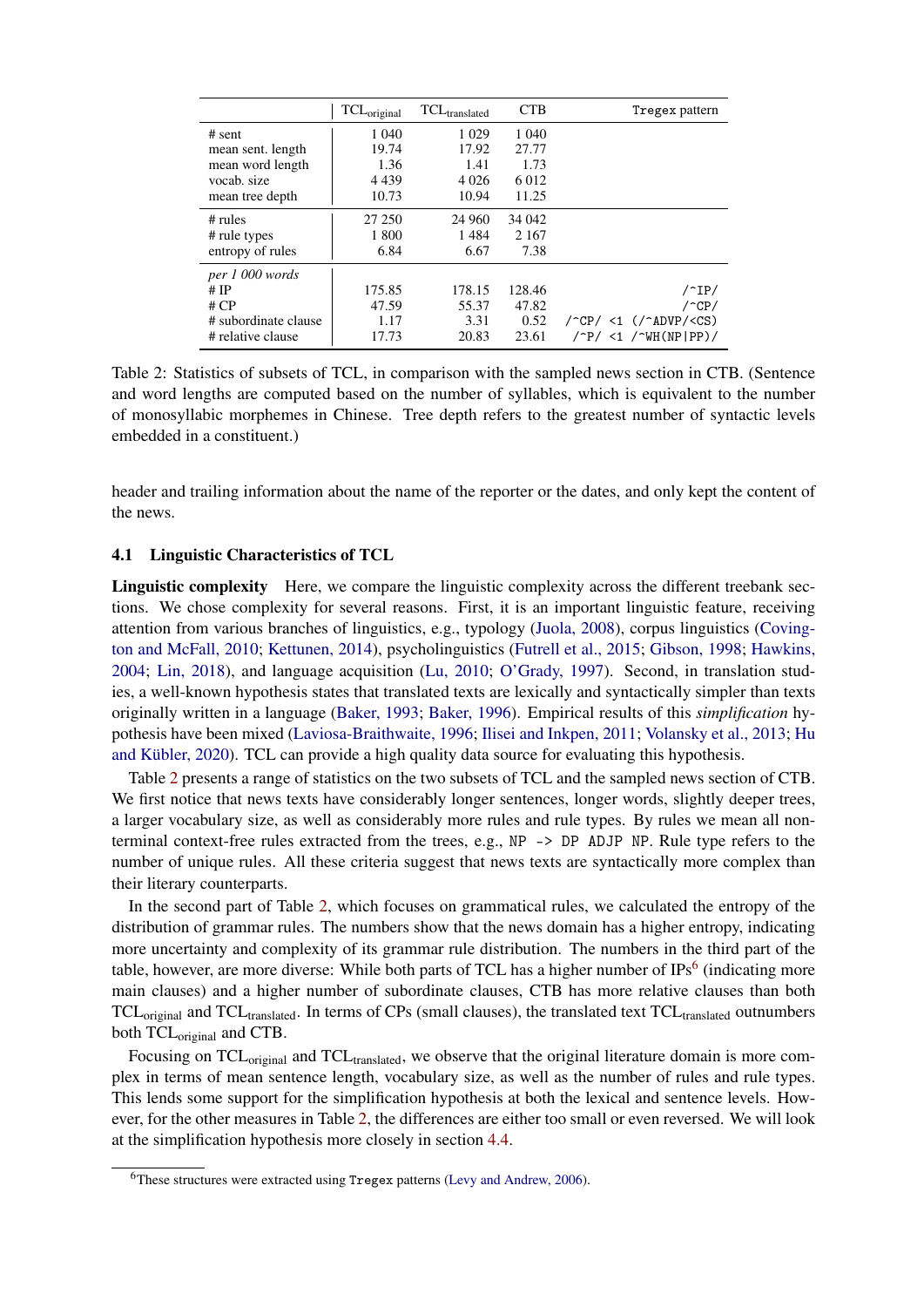|                |           | TCL <sub>original</sub> |            | TCL <sub>translated</sub> | CTB (news, sampled) |            |  |
|----------------|-----------|-------------------------|------------|---------------------------|---------------------|------------|--|
| No.            | POS tag   | Percentage              | POS tag    | Percentage                | POS tag             | Percentage |  |
|                | VV        | 17.55%                  | VV         | 16.34%                    | <b>NN</b>           | 28.30%     |  |
| $\overline{c}$ | <b>NN</b> | 16.29%                  | <b>NN</b>  | 15.23%                    | PU                  | 12.46%     |  |
| 3              | PI        | 13.06%                  | PU         | 12.43%                    | VV                  | 11.73%     |  |
| 4              | AD        | $10.09\%$               | AD         | 9.85%                     | -NONE-              | 7.02%      |  |
| 5              | -NONE-    | 7.37%                   | PN         | 7.84%                     | NR.                 | $6.37\%$   |  |
| 6              | PN        | 4.89%                   | -NONE-     | 7.30%                     | AD                  | $4.90\%$   |  |
| 7              | М         | 2.80%                   | P          | $3.05\%$                  | P                   | 3.68%      |  |
| 8              | AS        | 2.75%                   | <b>DEG</b> | 2.89%                     | CD                  | $3.17\%$   |  |
| 9              | NR.       | 2.69%                   | VA         | 2.56%                     | IJ                  | 3.00%      |  |
| 10             | CD        | 2.63%                   | М          | 2.41%                     | Μ                   | 2.87%      |  |

<span id="page-5-0"></span>Table 3: The 10 most frequent POS tags in TCL<sub>original</sub> and CTB news (sampled).

POS distribution We also had a closer look at the distribution of POS tags in TCL<sub>original</sub> and CTB news, to check for differences on the morpho-sytactic level. Table [3](#page-5-0) presents the 10 most frequent POS tags and their proportions per corpus. A comparison shows interesting differences:

One clear difference concerns the proportion of nouns (NN) in the two corpora. In TCL<sub>original</sub>, 16.29% of the words are nouns, in CTB, the proportion is almost twice as high, 28.30%. The prominence of NN in news texts is in line with previous empirical results (e.g., [Zhang \(2012\)](#page-12-0)). A more detailed analysis shows that <sup>经</sup><sup>济</sup> '*economy*', <sup>企</sup><sup>业</sup> '*enterprise*', <sup>公</sup><sup>司</sup> '*company*', <sup>发</sup>展 '*development*' and <sup>国</sup> '*country*' are the five most frequent nouns in CTB, compared to 人 '*human*', 事 '*thing*', 话 '*speech*', 家 '*home*' and 父亲 *'father'* in TCL<sub>original</sub>. They also show the trend that monosyllabic nouns are generally preferred in spoken and less formal genres, as previously observed by [Zhang \(2012\)](#page-12-0). The lower proportion of nouns in TCL<sub>original</sub> corresponds to a higher frequency of verbs (VV), which indicates the "verbi-ness" of Chinese literature texts [\(Zhang, 2012\)](#page-12-0). Directly related is the high frequency of adverbs (AD) since literary texts tend to use more adverbs for detailed and vivid description of actions.

Previous corpus studies (e.g., [Zhang \(2017\)](#page-12-1)) have shown that personal pronouns, especially in third person, are associated with narrative discourse while first and second persons are linked to interactive discourse. Our analysis provides supporting evidence: We see a much higher frequency of pronouns (PN) in literary texts overall: 4.89% in TCL<sub>original</sub> vs. 0.87% in news texts (ranked 18th in CTB, not shown in Table [3\)](#page-5-0). This is due to the fact that literature uses both narrative and interactive discourse while news mainly uses narrative discourse. While 他 *'he'* is the most frequent pronoun in both texts, the other frequent pronouns have different distributions: In the literary texts, we have first and second person pronouns (我 '*I*', 你 '*you*') along with the reflexive ( $\exists \exists$  '*self*'). In contrast, for news, we find the neutral third person pronoun, two demonstratives, and finally the first person pronoun: <sup>其</sup> '*it*', 此 '*this*', <sup>这</sup> '*this*' and 我 '*I*'.

We also observe a wider range of POS tags used in TCL<sub>original</sub>. Apart from the two new tags we created for suffixes (SFE and SFP), there are two tags that occur in TCL<sub>original</sub> but not in CTB: IJ (interjection) and ON (onomatopoeia), both typical for colloquial expressions. From the POS distribution of  $TCL_{translated}$ , in contrast, we see that translated Chinese overuses pronouns (PN), prepositions (P) and the marker 的(DEG), confirming the results from previous translation studies in Chinese [\(Xiao and Hu, 2015;](#page-11-2) [Hu et](#page-10-1) [al., 2018;](#page-10-1) [Hu and Kübler, 2020\)](#page-10-4).

### 4.2 Comparing the News and Literary Genres

In this section, we provide a comparison of  $TCL_{original}$  and  $CTB$ . We focus on two syntactic phenomena that are either less frequent in CTB or completely absent, (a) the pro-drop phenomena and (b) fragments and incomplete sentences. Both phenomena would cause lower parser performance in a domain adaptation scenario where the parser needs to parse literary texts but has been trained on CTB.

**Pro-drop phenomena** Chinese is known for its extensive use of pro-drop, especially in informal language. [Xiao and Hu \(2015\)](#page-11-2) suggest that pro-drop is a significant indicator for specific genres. However, in order to test this hypothesis, they need syntactically annotated texts, or a parser that can produce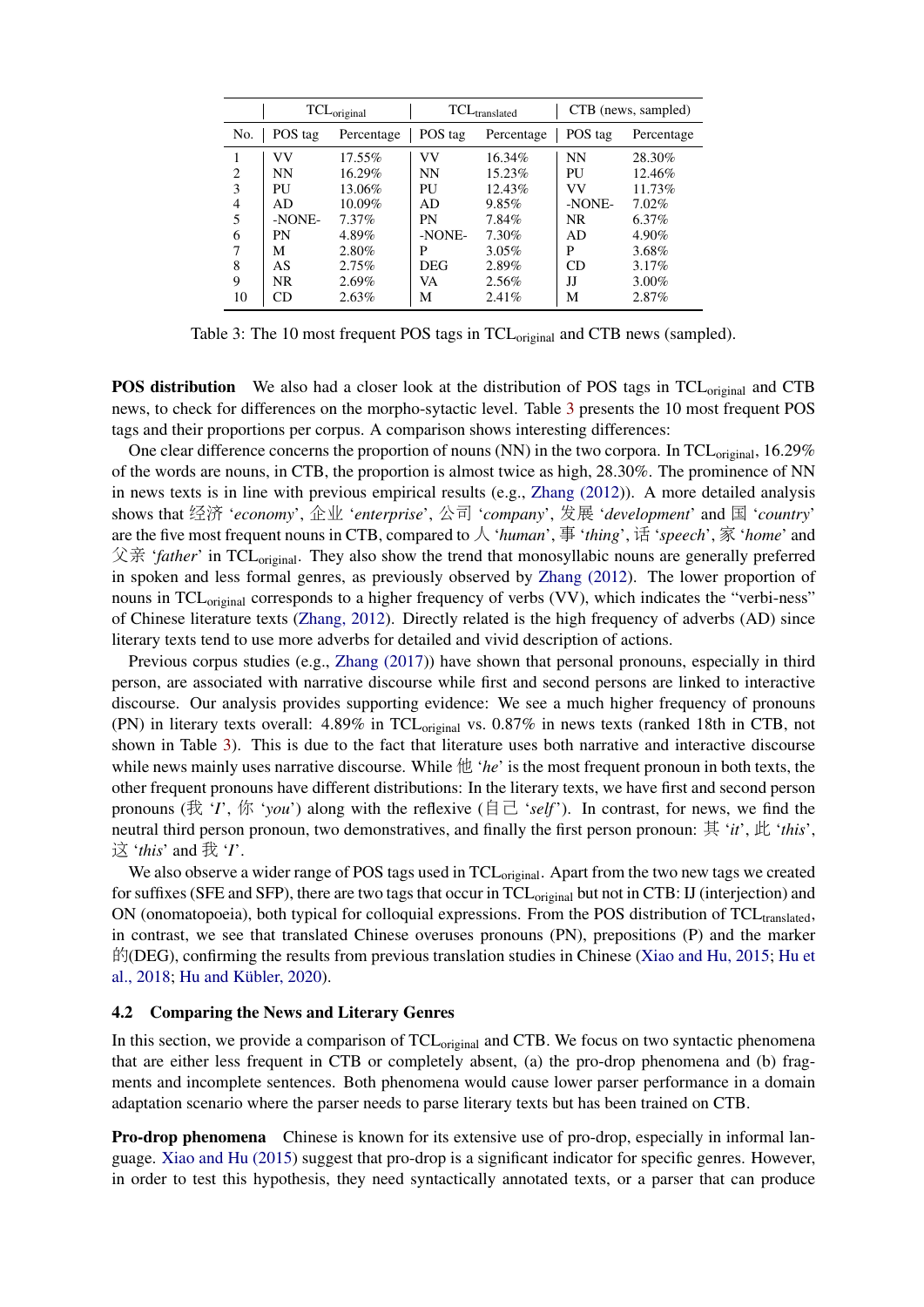| Structure                             | $TCL_{original}$ | CTB (news, sampled) |
|---------------------------------------|------------------|---------------------|
| pro-drop<br>pro-drop (per 1000 words) | 614<br>30.0      | 343<br>11.9         |
| subject pro-drop<br>object pro-drop   | 602<br>12        | 334                 |

<span id="page-6-0"></span>Table 4: Statistics of pro-drop phenomena in TCL<sub>original</sub> and CTB.



Eng.: The stupid daughter of a low-rank cadre considers herself a princess, [you] tell her . . .



<span id="page-6-1"></span>Eng.: (This is) A matter that I can take care of conveniently, [I] saw the door open, ...

Figure 2: Parsing errors involving pro-drop phenomena. Left: incorrect parser analysis. Right: gold tree in TCL. The dropped pronouns are in square brackets in the English translations.

empty categories. Since neither option was available, their hypothesis could not be tested empirically. However, the annotated TCL<sub>original</sub> and CTB do include empty categories, thus allowing us to investigate this hypothesis. We present the statistics of pro-drop in the two treebanks in Table [4.](#page-6-0) Since the treebanks contain a similar number of sentences, but CTB's sentences are considerably longer, we do not only report the absolute counts but also the counts normalized per 1 000 words. Pro-drop is much more common in literary texts: 614 occurrences in TCL<sub>original</sub> vs. 343 in CTB, or 30.0 normalized occurrences vs. 11.9.

Table [4](#page-6-0) also shows that subject pro-drop is much more prevalent in both genres. Object pro-drop is rarely used and only occurs around 10 times in either treebank. However, the high percentage of subject pro-drop (602 cases in TCL0 vs. 334 cases in CTB) can provide challenges for the automatic parser and may cause systematic errors in the sentence structure. We show some parsing errors related to pro-drop in Figure [2.](#page-6-1)

In the first example, the gold tree is composed of two independent clauses:  $[NP<sub>1</sub> + VP<sub>1</sub>] + [NP<sub>2</sub> (pro$  $drop) + VP<sub>2</sub>$ ], where the second clause has a dropped subject pronoun. However, since the parser cannot generate empty categories and would have to create an untypical IP with a single VP daughter, it failed to recognize the two clauses and instead grouped  $VP_1$  and  $VP_2$  into a coordinated VP with  $NP_1$  acting as the shared subject. For the second example, we see that a dangling NP (a fragment) was incorrectly parsed as the subject whereas the correct analysis should insert a dropped pronoun in the subject position.

Fragments and incomplete phrases There are 30 fragments (FRAG) and incomplete phrases (INC) in TCLoriginal, which are often dangling PPs or NPs. In CTB, in contrast, the only fragments and incomplete phrases are found in the headers of the news articles, which we excluded from our sample. This means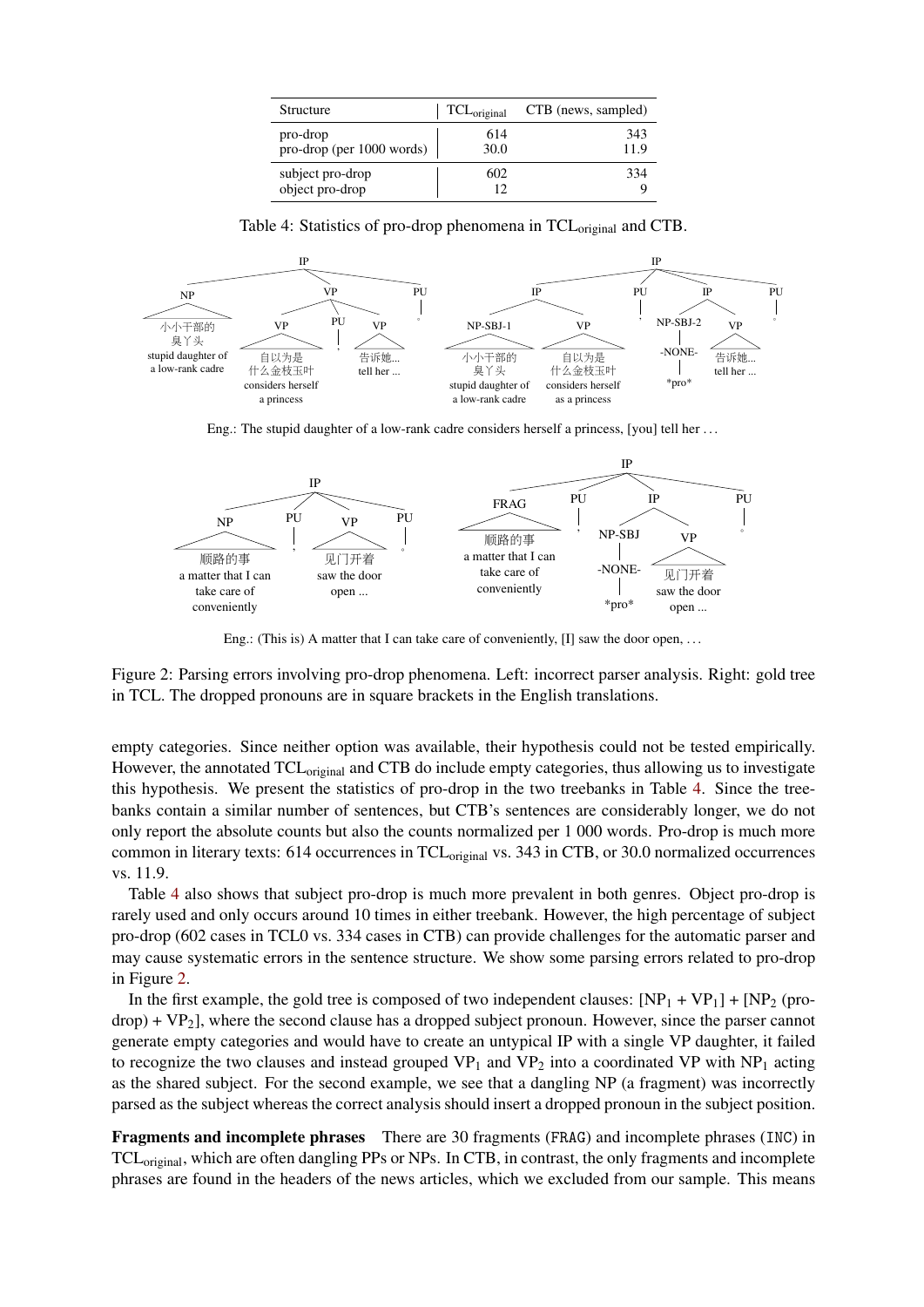

<span id="page-7-1"></span>Figure 3: Parser error involving a person name. Left: parser mistake. Right: gold tree in TCL.

that in a formal genre such as news, all sentences are complete. Thus, if we train a parser on news texts, and then use it to parse literary texts, the parser may not be able to parse the incomplete structures in literary texts (see the second example in Figure [2\)](#page-6-1).

This comparison only scratches the surface of the differences between the two genres. Considering the unique features of literary texts, our treebank will not only be a valuable resource for linguists interested in specific syntactic phenomena (such as pro-drop), but also be useful for building more reliable parsers for the literary domain.

## 4.3 Analysis of Parser Errors

Following the analysis above, we also looked at the actual parser errors. Since the trees in TCL are first automatically parsed using the default Chinese parser in Stanford CoreNLP [\(Manning et al., 2014\)](#page-11-9) trained on news texts, we can analyze the errors in an out-of-domain parsing setting, after having manually corrected the trees. Here, we show two of the most common types of errors that the parser has made.

Named entities It is difficult for the parser to detect the named entities in literary texts, especially person names. We manually checked 20 named entities in 58 trees. Out of these 20 named entities, the parser only correctly recognized 8. All errors were due to over-segmentation. For example, the person name 苦根 (literally '*bitter root*') was segmented into two words and tagged JJ NN, rather than NR as a whole. The person name 张宽<sup>其</sup> (literally '*Zhang wide he/it*') was segmented into three words and tagged NR JJ PN. I.e., only the surname 'Zhang' was recognized correctly (see Figure [3\)](#page-7-1). There are also cases where a surname was labeled VV (e.g., 许, which can be a verb meaning '*allow*'). In general, the names in literary texts are more atypical and thus present a challenge to the parser.

Creative use of words In the literary treebank, there are cases where a word is used atypically, often as a part of speech different from its typical use. For instance, the word  $\frac{1}{2}$  is an adjective meaning '*smelly/stinky*'. However, in one sentence, it is used as a verb meaning 'to trash (sth.)': 臭广<sup>告</sup> 'to trash the commercials'. The parser analyzed the phrase as an NP 'stinky commercials': (NP (JJ 臭) (NN 广 告)). Another example is given in Figure [4.](#page-8-0) Here the demonstrative 那个 '*that*' is used as a verb to mean 'do so', which is a euphemism in spoken Chinese where the unspoken action it refers to needs to be reconstructed from the context. This type of flexibility and creative use in terms of parts of speech almost exclusively happens in literary texts. Such cases tend to lead to parse trees with very low accuracy since these wrong analyses require major changes to the rest of the tree.

## <span id="page-7-0"></span>4.4 Comparing Original and Translated Chinese Literary Texts

In this section, we have a closer look at the linguistic complexity of translated and original Chinese in literary texts.

As described above, one prominent hypothesis from translation studies states that translated texts are lexically and syntactically simpler than the texts originally written in the same language [\(Baker, 1993\)](#page-10-14). This is often referred to as the *simplification hypothesis*, and is often assumed to be a universal feature of all translations. With our human-annotated, high-quality treebank, we can provide empirical evidence for/against the hypothesis in a language vastly different from Indo-European languages, for which the hypothesis has mostly been investigated [\(Ilisei and Inkpen, 2011;](#page-10-17) [Volansky et al., 2013\)](#page-11-16).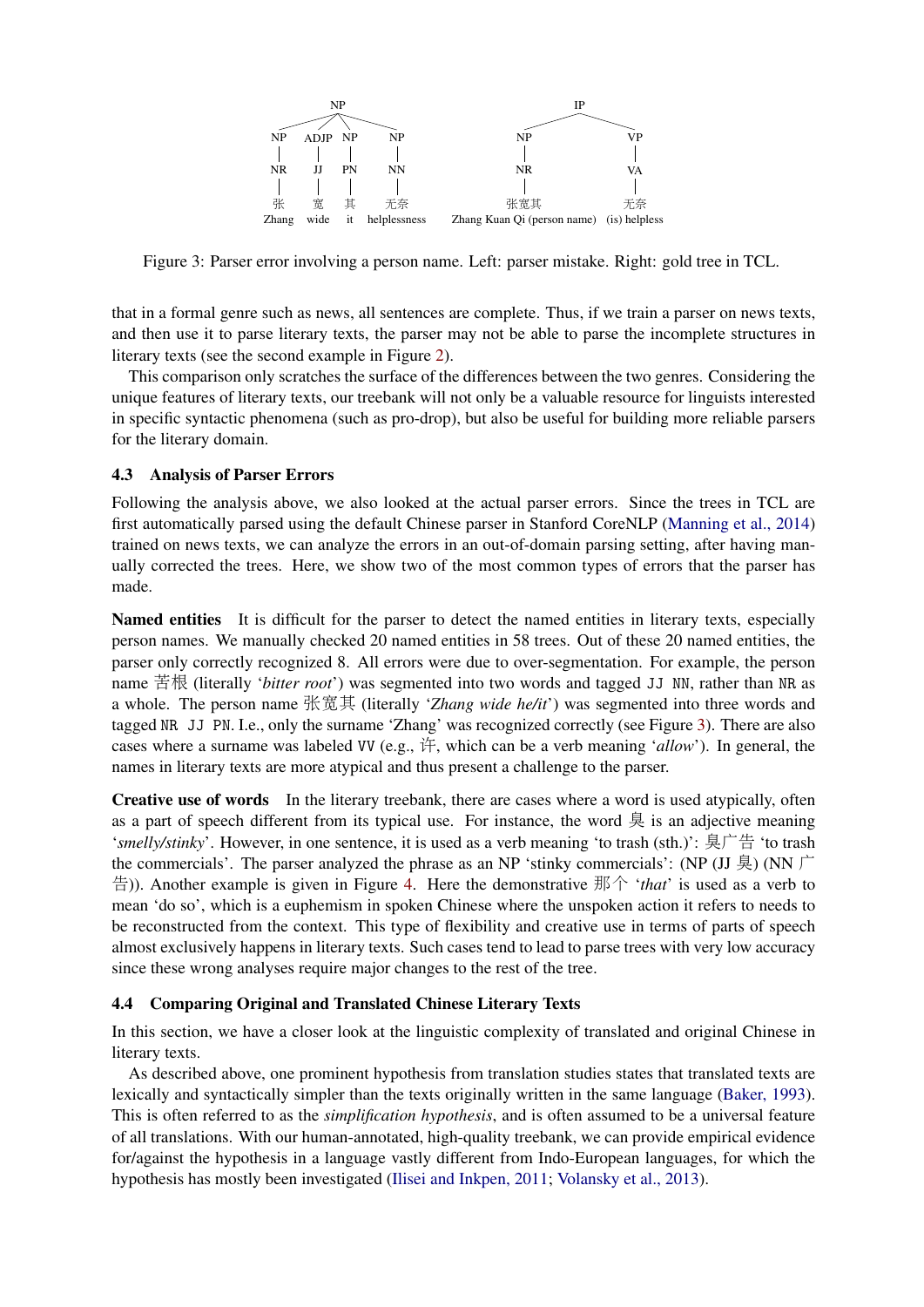

Eng.: ... although (they) all did that to (my)self before ...

<span id="page-8-0"></span>Figure 4: Parser error involving creative use of words. Left: wrong parse from the parser. Right: gold tree in TCL.

|             |      | count | mean XP length in words |       |         | mean XP depth |       |         |
|-------------|------|-------|-------------------------|-------|---------|---------------|-------|---------|
| <b>XP</b>   | orig | trans | orig                    | trans | p value | orig          | trans | p value |
| CP          | 1277 | 1368  | 4.51                    | 4.77  | 0.0623  | 5.60          | 5.80  | 0.0124  |
| <b>DNP</b>  | 460  | 580   | 2.68                    | 2.63  | 0.5738  | 3.45          | 3.44  | 0.8977  |
| <b>PP</b>   | 676  | 704   | 3.49                    | 4.09  | 0.0011  | 4.28          | 4.70  | 0.0011  |
| <b>NP</b>   | 8830 | 8449  | 1.60                    | 1.72  | 0.0001  | 2.64          | 2.72  | 0.0006  |
| VP          | 9314 | 8090  | 4.14                    | 4.31  | 0.0333  | 3.98          | 4.25  | 0.0     |
| IP          | 3610 | 3285  | 10.83                   | 10.95 | 0.6553  | 6.80          | 7.27  | 0.0     |
| DP          | 344  | 350   | 1.60                    | 1.51  | 0.1481  | 2.59          | 2.50  | 0.1214  |
| <b>ADVP</b> | 2216 | 2012  | 1.01                    | 1.01  | 0.7233  | 2.01          | 2.01  | 0.2044  |
| LCP         | 297  | 345   | 3.39                    | 4.10  | 0.0014  | 4.11          | 4.58  | 0.0019  |
| ADJP        | 384  | 279   | 1.03                    | 1.09  | 0.0069  | 2.02          | 2.06  | 0.0025  |

<span id="page-8-1"></span>Table 5: Statistics for XP structures in TCL<sub>original</sub> and TCL<sub>translated</sub>. Greater values are in bold if  $p < 0.01$ , indicating more complexity, i.e., longer or deeper XP.

There are many ways to determine the complexity of sentences. Here we focus on two measures for linguistic complexity: the *length* and the *tree depth* of a linguistic unit. Specifically, we extract the treelets of the major phrases such as NPs, and VPs, and compare their complexity in literary texts of translated Chinese and those written in Chinese originally.

The comparisons of mean XP lengths and mean XP depths are shown in Table [5,](#page-8-1) along with the  $p$  values of the t-tests. For all the phrase types that show a significant difference between  $TCL_{original}$ and TCLtranslated, it is the *translated* texts that are more complex: PP, NP, LCP, and ADJP have longer mean lengths while PP, NP, VP, IP, LCP and ADJP have greater depths. This means that translated literary texts tend to have more complex (i.e., longer and deeper) linguistic units. These results contradict the simplification hypothesis and show that for many important phrases in Chinese, translations exhibit greater complexity.

While it is difficult to determine the exact reasons, for Chinese, these phrases are more complex in translations, there have been attempts. For example, [Lin \(2011\)](#page-11-17) argues that the relative position of the modifier and the head inside a phrase has critical influence on human sentence processing. That is, for complex NPs with relative clauses, "the later the head noun is encountered, the greater temporary uncertainty exists in (human) parsing, and therefore the more difficult for (human) parsing" [\(Lin, 2011\)](#page-11-17). Since Chinese is head-final in NPs and VPs (see the left two trees in Figure [5\)](#page-9-0), long pre-head modifiers are generally dispreferred because they put too much processing pressure on the human processor. In contrast, English does not have such problems of "uncertainty" because the head precedes the modifier (see trees on the right in Figure [5\)](#page-9-0), allowing the human processor to be able to comprehend and produce long RC and PP modifiers inside NPs and VPs respectively<sup>[7](#page-8-2)</sup>.

<span id="page-8-2"></span><sup>&</sup>lt;sup>7</sup>We note that the issue of headedness has been extensively investigated by [Liu \(2010\)](#page-11-18). Unfortunately, Liu (2010) only offers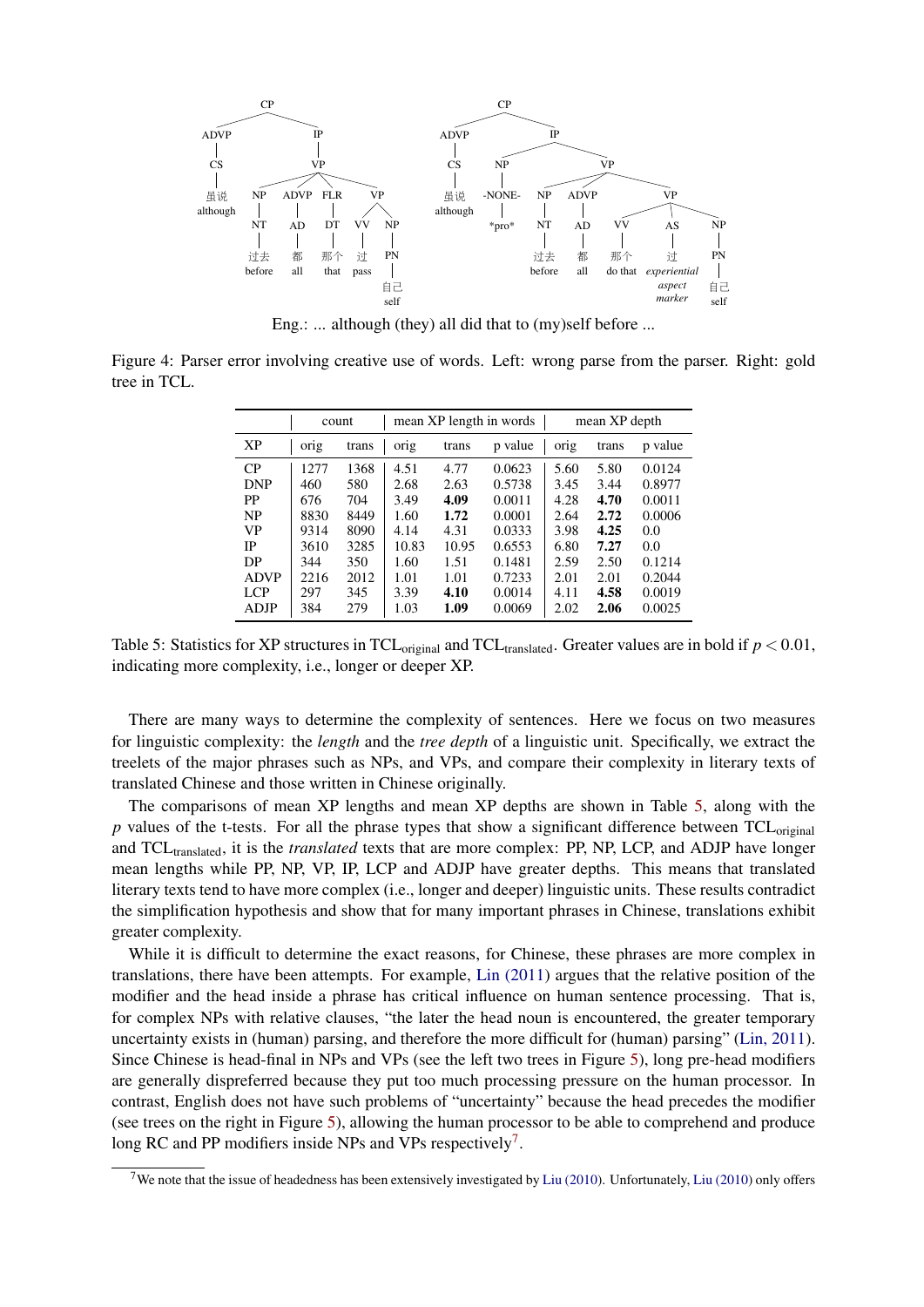

<span id="page-9-0"></span>Figure 5: NP and VP structures in Chinese (left) and English (right)



<span id="page-9-1"></span>Figure 6: Example of a long dangling PP at the end of a sentence in TCL<sub>translated</sub>, a feature of translated Chinese.

If the assumption that English has more complicated RCs and PPs is true (for which [Lin \(2011\)](#page-11-17) provides preliminary corpus evidence), then the trend of longer PPs in English-to-Chinese translations that we find can be attributed to the *interference* effect; i.e., the syntax of the source language interferes with the production of the same structures in the translations [\(Toury, 1995\)](#page-11-19).

We can further investigate this hypothesis in TCL. As an example, we find interference of word order from English PP structures in sentences in  $TCL_{translated}$ , as is illustrated by Figure [6.](#page-9-1) The sentence has a sentence-final PP, which is not the typical position for PPs in original Chinese. As shown in Figure [5,](#page-9-0) PPs usually precede the verbal head inside the VP in Chinese. The structure presented in Figure [6](#page-9-1) is common in English as in *IP, especially when ...*. Furthermore, PPs of the structure "当..." (*when ...*) have been identified as a characteristic of Europeanized Chinese [\(Wang, 1944;](#page-11-20) [He, 2008\)](#page-10-19). Here we see an example, which gives an indication of the reason for this phenomenon: Chinese texts translated from English inherit the linear ordering of constituents.

In sum, our preliminary analysis provides counter-evidence for the simplification hypothesis but some evidence for the interference hypothesis. Putting together the findings in Table [5](#page-8-1) and the results from Table [2,](#page-4-0) which showed that translations have shorter sentences but longer words and slightly deeper trees, we conclude that the simplification hypothesis may be an over-simplification of the complex correlations between translations and originals, and we may need a combination of the simplification and interference hypotheses to explain the syntactic differences between translations and originals.

### 5 Conclusion and Future Work

In this paper, we have presented the Treebank for Chinese Literature (TCL), a novel Chinese treebank in the literary domain. The treebank contains texts from both translated and original Chinese and is thus suitable for translation and contrastive linguistic studies. We have compared our treebank with the news section of the Penn Chinese Treebank, and we have carried out a comparison of the translated and original portions of the new treebank. We have shown significant differences between the treebanks, from which we conclude that having such a treebank will be invaluable not only for linguistic analyses of literary texts but also for training parsers.

statistics for subject-verb or adjective-noun orders, but not for PPs and RCs. Thus we leave it for future work to follow this line of research and use dependency treebanks to look into the order and complexity of PPs and RCs in Chinese.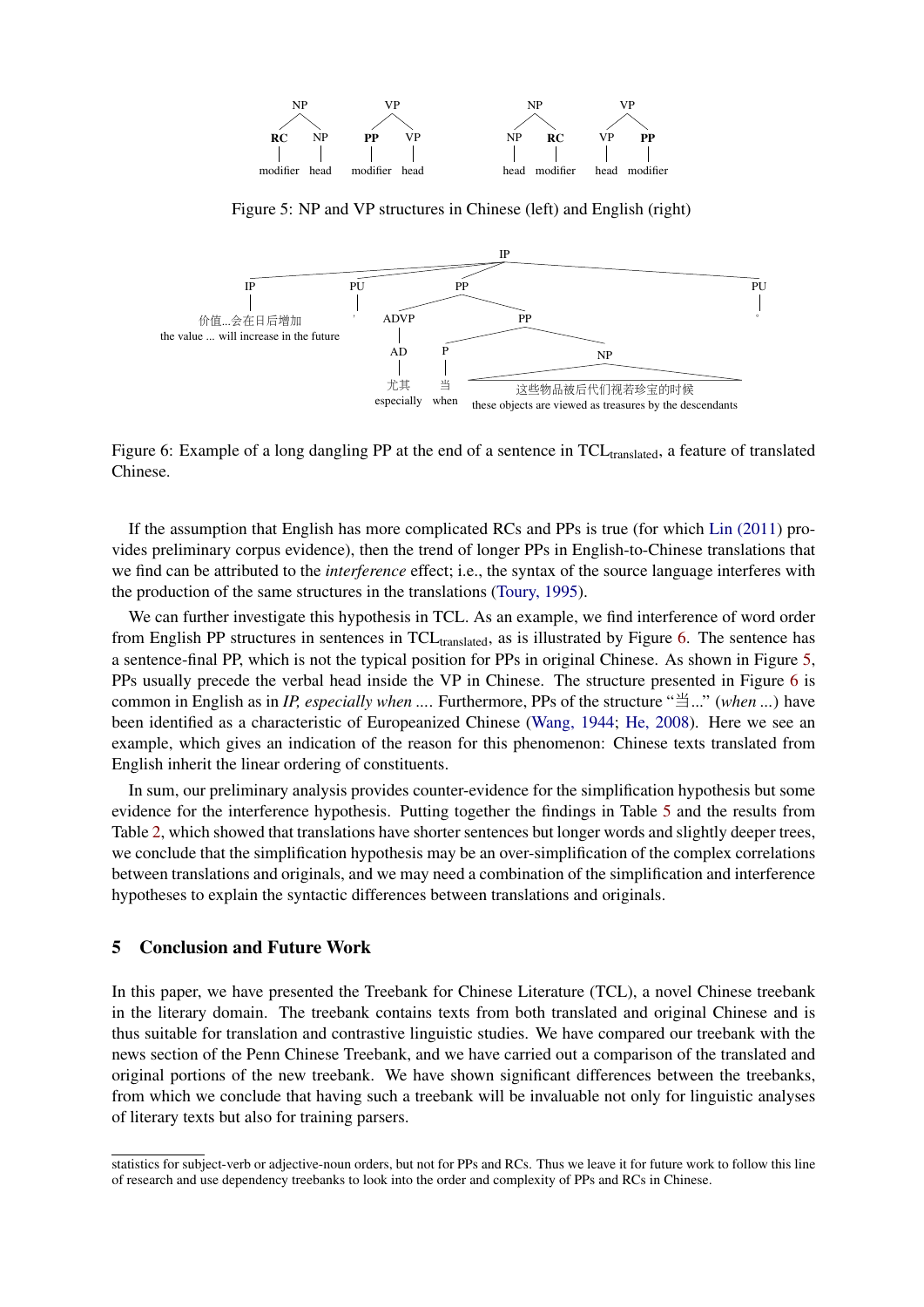#### Acknowledgements

We thank our anonymous reviewers for helpful suggestions. This work is supported by the Indiana University – Renmin University Strategic Seed Fund and a summer incubator grant from the Institute for Digital Arts and Humanities at Indiana University. He Zhou is funded by China Scholarship Council.

#### References

- <span id="page-10-14"></span>Mona Baker. 1993. Corpus linguistics and translation studies: Implications and applications. In Mona Baker, Gill Francis, and Elena Tognini-Bonelli, editors, *Text and Technology: In Honour of John Sinclair*, pages 233–250. Amsterdam: John Benjamins.
- <span id="page-10-15"></span>Mona Baker. 1996. Corpus-based translation studies: The challenges that lie ahead. In Harold Somers, editor, *Terminology, LSP and Translation. Studies in Language Engineering in Honour of Juan C. Sager*, volume 18, pages 175–186. Amsterdam and Philadelphia: Benjamins.
- <span id="page-10-7"></span>Jong-Yul Cha. 1999. Semantics of Korean gapless relative clause constructions. *Studies in the Linguistic Sciences*.
- <span id="page-10-6"></span>Noam Chomsky. 1981. *Lectures on Government and Binding: The Pisa Lectures*. Walter de Gruyter.
- <span id="page-10-0"></span>Chenhui Chu, Toshiaki Nakazawa, Daisuke Kawahara, and Sadao Kurohashi. 2016. SCTB: A Chinese treebank in scientific domain. In *Proceedings of the 12th Workshop on Asian Language Resources (ALR12)*, pages 59–67, Osaka, Japan.
- <span id="page-10-9"></span>Michael A Covington and Joe D McFall. 2010. Cutting the Gordian knot: The moving-average type-token ratio (MATTR). *Journal of Quantitative Linguistics*, 17(2):94–100.
- <span id="page-10-5"></span>San Duanmu. 2012. Word-length preferences in Chinese: A corpus study. *Journal of East Asian Linguistics*, 21(1):89–114.
- <span id="page-10-11"></span>Richard Futrell, Kyle Mahowald, and Edward Gibson. 2015. Large-scale evidence of dependency length minimization in 37 languages. *Proceedings of the National Academy of Sciences*, 112(33):10336–10341.
- <span id="page-10-12"></span>Edward Gibson. 1998. Linguistic complexity: Locality of syntactic dependencies. *Cognition*, 68(1):1–76.
- <span id="page-10-13"></span>John Hawkins. 2004. *Efficiency and Complexity in Grammars*. Oxford University Press.
- <span id="page-10-19"></span>Yang He. 2008. *A Study of Grammatical Features in Europeanized Chinese*. Commercial Press. In Chinese.
- <span id="page-10-4"></span>Hai Hu and Sandra Kübler. 2020. Investigating translated Chinese and its variants using machine learning. *Natural Language Engineering (Special Issue on NLP for Similar Languages, Varieties and Dialects)*.
- <span id="page-10-1"></span>Hai Hu, Wen Li, and Sandra Kübler. 2018. Detecting syntactic features of translated Chinese. In *Proceedings of the Second Workshop on Stylistic Variation*, pages 20–28.
- <span id="page-10-17"></span>Iustina Ilisei and Diana Inkpen. 2011. Translationese traits in Romanian newspapers: A machine learning approach. *International Journal of Computational Linguistics and Applications*, 2(1-2):319–32.
- <span id="page-10-8"></span>Patrick Juola. 2008. Assessing linguistic complexity. *Language complexity: Typology, Contact, Change*, 89:107.
- <span id="page-10-10"></span>Kimmo Kettunen. 2014. Can type-token ratio be used to show morphological complexity of languages? *Journal of Quantitative Linguistics*, 21(3):223–245.
- <span id="page-10-16"></span>Sara Laviosa-Braithwaite. 1996. *The English Comparable Corpus (ECC): A Resource and a Methodology for the Empirical Study of Translation*. Ph.D. thesis, University of Manchester.
- <span id="page-10-18"></span>Roger Levy and Galen Andrew. 2006. Tregex and Tsurgeon: Tools for querying and manipulating tree data structures. In *Proceedings of the Fifth International Conference on Language Resources and Evaluation*, pages 2231–2234, Genoa, Italy.
- <span id="page-10-3"></span>Zhenghua Li, Xue Peng, Min Zhang, Rui Wang, and Luo Si. 2019. Semi-supervised domain adaptation for dependency parsing. In *Proceedings of the 57th Annual Meeting of the Association for Computational Linguistics*, pages 2386–2395.
- <span id="page-10-2"></span>Chien-Jer Charles Lin and Hai Hu. 2018. Syntactic complexity as a measure of linguistic authenticity in modern Chinese. In *26th Annual Conference of International Association of Chinese Linguistics and the 20th International Conference on Chinese Language and Culture*, Madison, WI.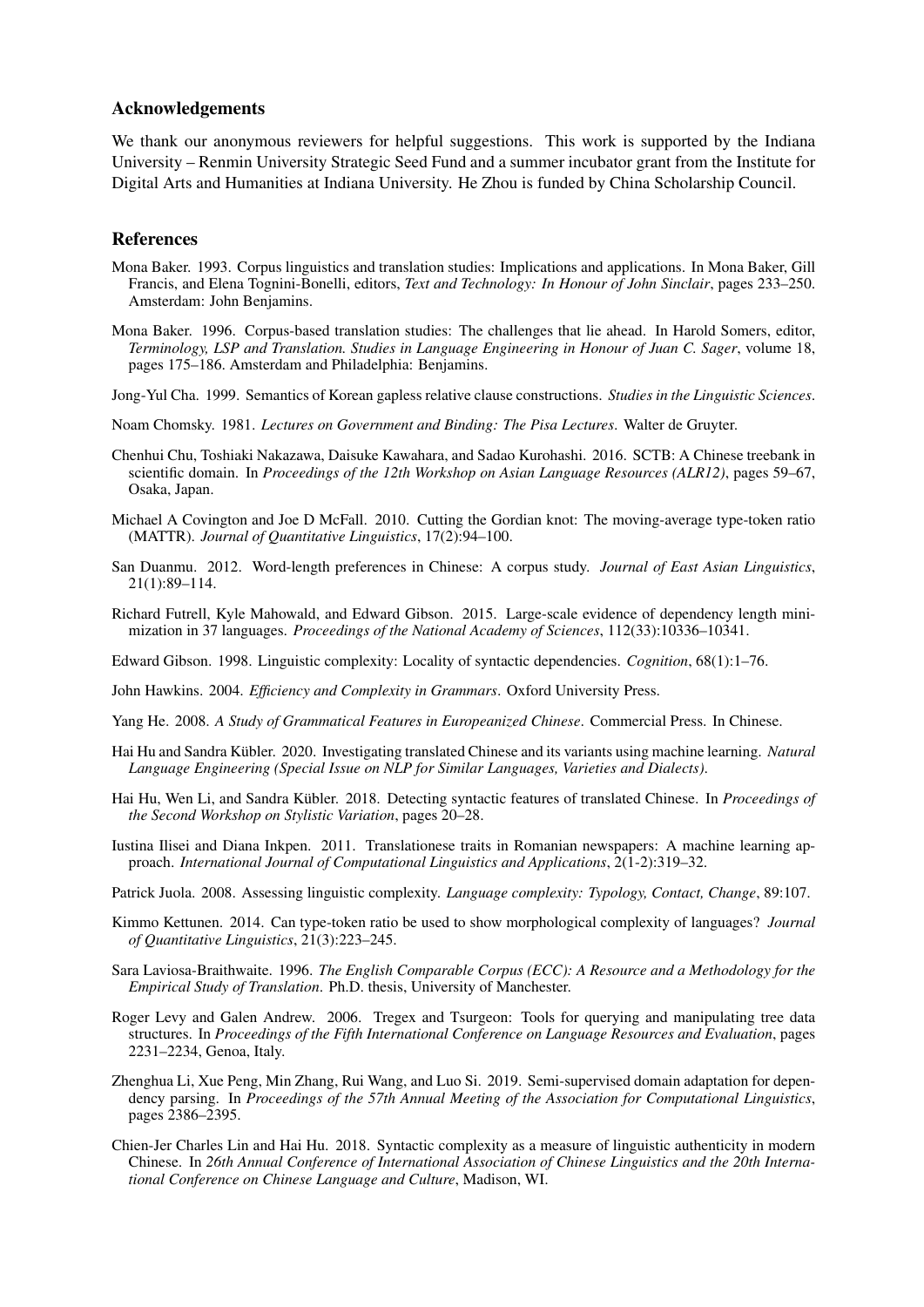- <span id="page-11-17"></span>Chien-Jer Charles Lin. 2011. Chinese and English relative clauses: Processing constraints and typological consequences. In *Proceedings of the 23rd North American Conference on Chinese Linguistics (NACCL-23)*, Eugene, OR.
- <span id="page-11-5"></span>Chien-Jer Charles Lin. 2017. Head-modifier relations in Europeanized Chinese: Linguistic authenticity and sentence processing. In *29th North American Conference on Chinese Linguistics (NACCL)*.
- <span id="page-11-11"></span>Chien-Jer Charles Lin. 2018. Subject prominence and processing filler-gap dependencies in prenominal relative clauses: The comprehension of possessive relative clauses and adjunct relative clauses in Mandarin Chinese. *Language*.
- <span id="page-11-18"></span>Haitao Liu. 2010. Dependency direction as a means of word-order typology: A method based on dependency treebanks. *Lingua*, 120(6):1567–1578.
- <span id="page-11-14"></span>Xiaofei Lu. 2010. Automatic analysis of syntactic complexity in second language writing. *International Journal of Corpus Linguistics*, 15(4):474–496.
- <span id="page-11-9"></span>Christopher D. Manning, Mihai Surdeanu, John Bauer, Jenny Finkel, Steven J. Bethard, and David McClosky. 2014. The Stanford CoreNLP natural language processing toolkit. In *Proceedings of 52nd Annual Meeting of the Association for Computational Linguistics*, pages 55–60, Baltimore, MD.
- <span id="page-11-10"></span>Mitchell Marcus, Beatrice Santorini, and Mary Ann Marcinkiewicz. 1993. Building a large annotated corpus of English: The Penn Treebank. *Computational Linguistics*, 19(2):313–330.
- <span id="page-11-6"></span>Anthony McEnery and Zhonghua Xiao. 2004. The Lancaster Corpus of Mandarin Chinese: A corpus for monolingual and contrastive language study. In *LREC*, pages 1175–1178.
- <span id="page-11-13"></span>Chunyan Ning. 1993. *The Overt Syntax of Topicalization and Relativization in Chinese*. Ph.D. thesis, University of California, Irvine, CA.
- <span id="page-11-15"></span>William O'Grady. 1997. *Syntactic development*. University of Chicago Press.
- <span id="page-11-12"></span>Yina Patterson. 2020. *A study of nominal-clausal relations in Mandarin Chinese*. Ph.D. thesis, Indiana University Bloomington, IN.
- <span id="page-11-3"></span>Raphael Rubino, Ekaterina Lapshinova-Koltunski, and Josef Van Genabith. 2016. Information density and quality estimation features as translationese indicators for human translation classification. In *Proceedings of the 2016 Conference of the North American Chapter of the Association for Computational Linguistics: Human Language Technologies*, pages 960–970.
- <span id="page-11-8"></span>Zuoyan Song and Hongyin Tao. 2009. A unified account of causal clause sequences in Mandarin Chinese and its implications. *Studies in Language*, 33(1):69–102.
- <span id="page-11-19"></span>Gideon Toury. 1995. *Descriptive Translation Studies and Beyond*. John Benjamins.
- <span id="page-11-16"></span>Vered Volansky, Noam Ordan, and Shuly Wintner. 2013. On the features of translationese. *Digital Scholarship in the Humanities*, 30(1):98–118.
- <span id="page-11-20"></span>Li Wang. 1944. *Theory of Chinese Grammar*. Commercial Press. In Chinese.
- <span id="page-11-4"></span>Fuyun Wu, Elsi Kaiser, and Elaine Andersen. 2010. Subject preference, head animacy and lexical cues: A corpus study of relative clauses in Chinese. In *Processing and Producing Head-Final Structures*, pages 173–193. Springer.
- <span id="page-11-2"></span>Richard Xiao and Xianyao Hu. 2015. *Corpus-Based Studies of Translational Chinese in English-Chinese Translation*. Springer.
- <span id="page-11-7"></span>Richard Xiao, Lianzhen He, and Ming Yue. 2010. In pursuit of the third code: Using the ZJU corpus of translational Chinese in translation studies. In *Using Corpora in Contrastive and Translation Studies*, pages 182–214. Cambridge Scholars Newcastle.
- <span id="page-11-1"></span>Richard Xiao. 2010. How different is translated Chinese from native Chinese?: A corpus-based study of translation universals. *International Journal of Corpus Linguistics*, 15(1):5–35.
- <span id="page-11-0"></span>Naiwen Xue, Fei Xia, Fu-Dong Chiou, and Marta Palmer. 2005. The Penn Chinese TreeBank: Phrase structure annotation of a large corpus. *Natural Language Engineering*, 11(2):207–238.